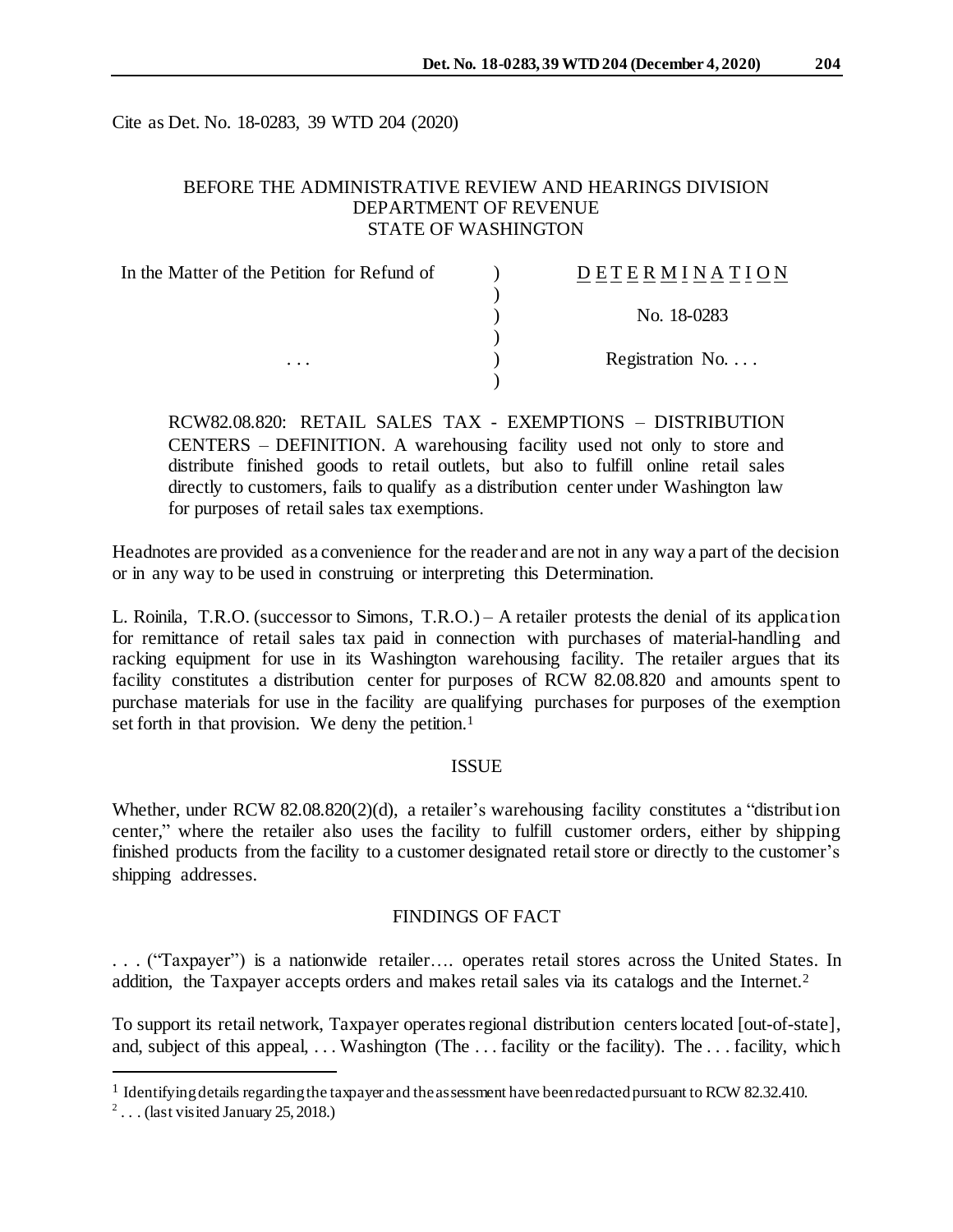employs between . . . and . . . workers, is a . . . square foot complex that supplies products to Taxpayer's retail outlets across the western United States. In addition, the facility also operates as a fulfillment center, filling and shipping customers' online orders. In this latter role, the facility either ships the finished products from its location to a customer's designated retail store for pickup or directly to the customer's shipping address.

On December 30, 2015, Taxpayer submitted an application to the Department's Taxpayer Account Administration ("TAA") Division, seeking a remittance of some \$... of retail sale tax it had paid in acquisition of material-handling and racking equipment over the period January 1, 2011, through December 31, 2015 (the "Remittance Period") for use in its . . . facility. In its request, the Taxpayer argued that, since the purchases in question qualified as material-handling and racking equipment used in a distribution center, the purchases were exempt from Washington's retail sales tax under RCW 82.08.820(1)(a).

On August 17, 2016, TAA disagreed, denying Taxpayer's application for a remittance, claiming that Taxpayer's facility in . . . does not satisfy the definition of "distribution center" set forth in RCW 82.08.820(2)(d). In TAA's view, the Taxpayer does not use its . . . facility exclusively for the storage and distribution of finished goods to Taxpayer's other retail outlets because Taxpayer ships some of its finished products directly to customers who place Internet orders. 3

On April 19, 2017, Taxpayer petitioned for review, asking we review TAA's denial of its application for a retail sales tax remittance. On March 1, 2018, Taxpayer submitted to us a second application for remittance of retail sales tax. This separate remittance request seeks \$ . . . in retail sales tax, covering material-handling and racking equipment purchases over the period of January 1, 2012, through December 31, 2013, and includes the same assertions of fact as law as the prior request. Accordingly, we also address Taxpayer's additional request in this review.

## ANALYSIS

All sales of tangible personal property to consumers in the state of Washington are subject to retail sales tax, unless a specific exemption applies. RCW 82.08.020(1)(a); RCW 82.04.050(1).

RCW 82.08.820 provides a retail sales tax exemption, in the form of a remittance, for certain material-handling and racking equipment. It reads, in pertinent part, as follows:

(1) Wholesalers or third-party warehousers who own or operate warehouses or grain elevators and retailers who own or operate distribution centers, and who have paid the tax levied by RCW 82.08.020 on:

(a) Material-handling and racking equipment, and labor and services rendered in respect to installing, repairing, cleaning, altering, or improving the equipment; or

(b) Construction of a warehouse or grain elevator, including materials, and including service and labor costs, are eligible for an exemption in the form of a remittance. The amount of the remittance is computed under subsection (3) of this section and is based on the state share of sales tax.

 $\frac{3}{3}$ ...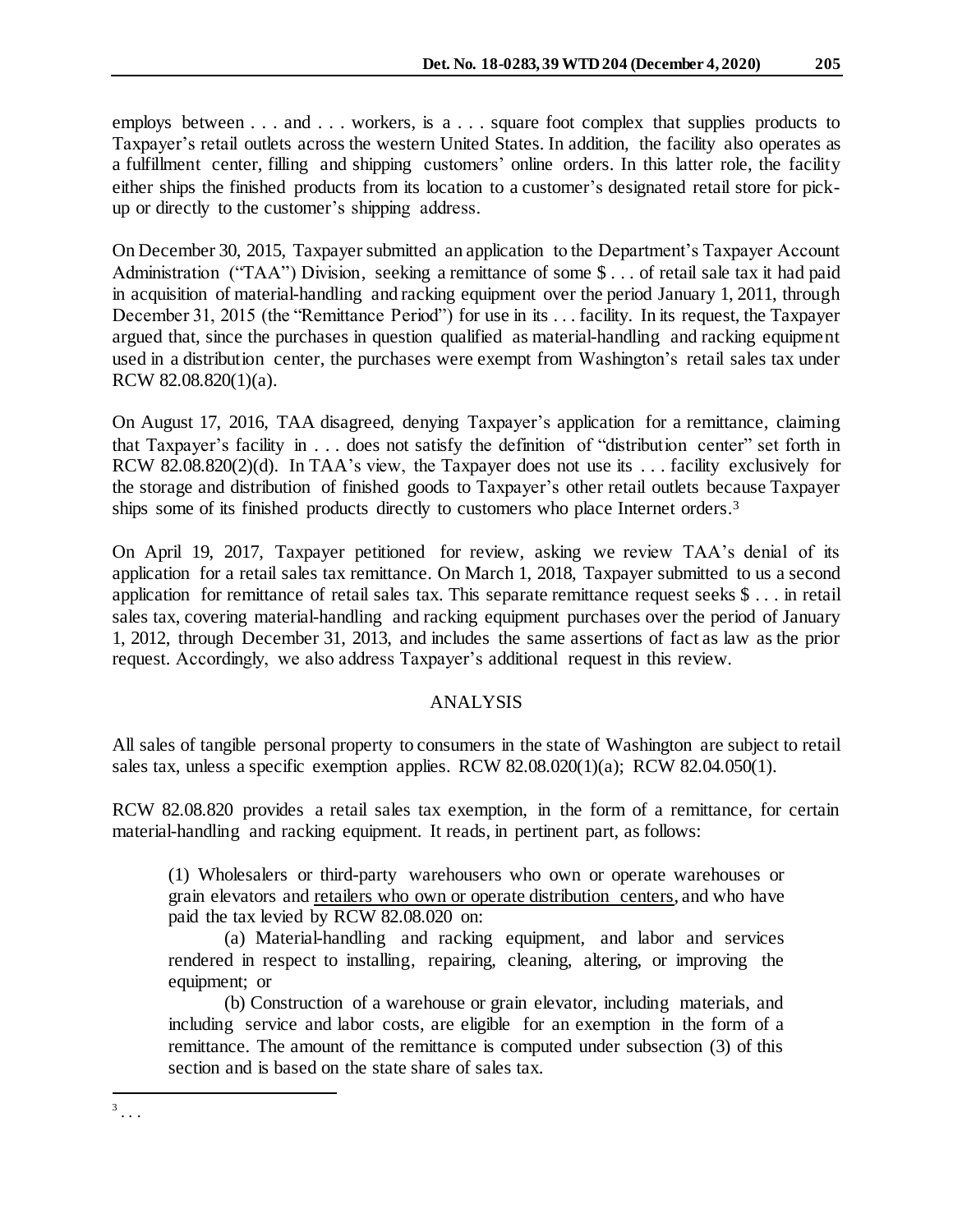RCW 82.08.820(1)(emphasis added).

Here, Taxpayer and TAA agree that the purchases in question involve material-handling and racking equipment as envisioned by RCW  $82.08.820(2)(g)$ .<sup>4</sup> Thus, the lone issue to resolve asks whether Taxpayer's facility constitutes a distribution center.

RCW 82.08.820(2)(d) defines the term "[d]istribution center" as "a warehouse that is used exclusively by a retailer *solely* for the storage and distribution of finished goods to retail outlets of the retailer." RCW 82.08.820(2)(d) (emphasis added). The statute further states, "'[d]istribution center' does not include a warehouse at which retail sales occur." *Id.* Therefore, it is clear from the statute that a qualifying distribution center is one used exclusively for storage and distribution of finished products to the retailer's retail outlets. *Id.*

Here, Taxpayer operates a facility in . . . Washington to store its finished products. Taxpayer uses the facility to distribute the finished products to its retail outlets and ship the finished products directly to retail customers who have placed an order on the Internet. Therefore, Taxpayer's ... facility is not a qualifying distribution center for purposes of RCW 82.08.820 because it is not used solely for its storage and distribution of the finished goods to its retail outlets.

Taxpayer argues that this interpretation contradicts the legislative intent it discerns from the legislative history of the statute.

If the statute's meaning is plain on its face, the court must give effect to that meaning as an expression of legislative intent. *Dep't of Ecology v. Campbell & Gwinn, L.L.C*., 146 Wn.2d 1, 9, 43 P.3d 4 (2002). The "plain meaning" of a statutory provision is to be discerned from the ordinary meaning of the language at issue, as well as from the context of the statute in which that provision is found, related provisions, and the statutory scheme as a whole. *Wash. Pub. Ports Ass'n v. Dep't of Revenue*, 148 Wn.2d 637, 645, 62 P.3d 462 (2003); *Campbell & Gwinn*, 146 Wn.2d at 10-12. A statute is ambiguous when it is susceptible to more than one reasonable interpretation. *Cerrillo v. Esparza*, 158 Wn.2d 194, 201, 142 P.3d 155 (2006). Here, the statute is not ambiguous because it is not susceptible to more than one reasonable interpretation. The plain language of the statute

l

<sup>4</sup> RCW 82.08.0820(2)(g) states:

<sup>&</sup>quot;Material-handling equipment and racking equipment" means equipment in a warehouse or grain elevator that is primarily used to handle, store, organize, convey, package, or repackage finished goods. The term includes tangible personal property with a useful life of one year or more that becomes an ingredient or component of the equipment, including repair and replacement parts. The term does not include equipment in offices, lunchrooms, restrooms, and other like space, within a warehouse or grain elevator, or equipment used for nonwarehousing purposes. "Material-handling equipment" includes but is not limited to: Conveyers, carousels, lifts, positioners, pick-up-and-place units, cranes, hoists, mechanical arms, and robots; mechanized systems, including containers that are an integral part of the system, whose purpose is to lift or move tangible personal property; and automated handling, storage, and retrieval systems, including computers that control them, whose purpose is to lift or move tangible personal property; and forklifts and other off-the-road vehicles that are used to lift or move tangible personal property and that cannot be operated legally on roads and streets. "Racking equipment" includes, but is not limited to, conveying systems, chutes, shelves, racks, bins, drawers, pallets, and other containers and storage devices that form a necessary part of the storage system[.]